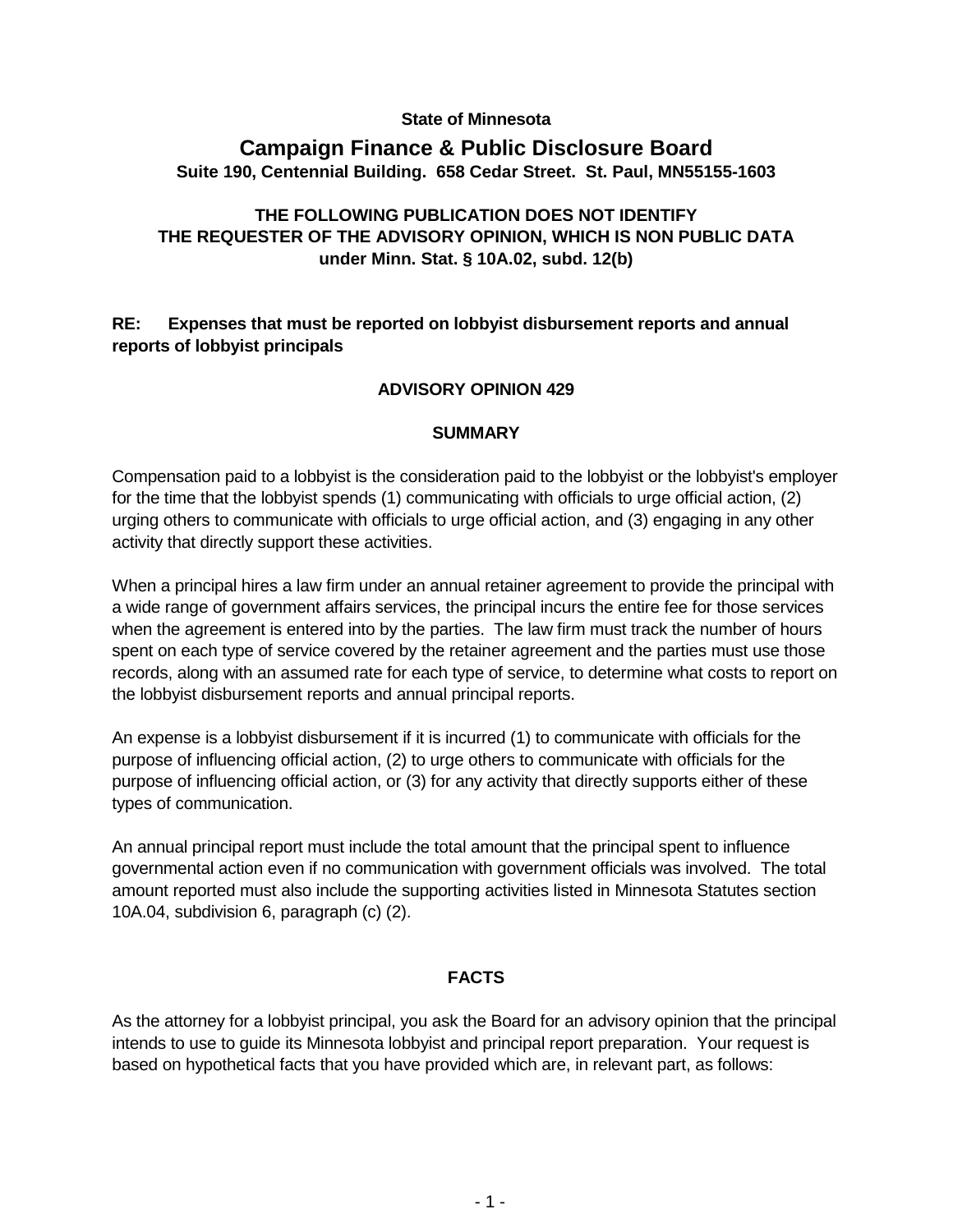- 1. The principal that you represent is a business entity (ABC Company) that has legislative and administrative interests in Minnesota.
- 2. ABC Company has retained XYZ law firm to provide it government-affairs-related advice and services. The services are provided under an annual retainer agreement. A member of XYZ law firm is ABC Company's designated Minnesota lobbyist.
- 3. ABC Company also has an in-house employee who is a registered Minnesota lobbyist.
- 4. Non-lobbyist employees of both ABC Company and XYZ law firm engage in various support activities, some of which are directly related to the activity of the lobbyists and some of which are generally related to the fact that ABC Company has legislative and administrative interests in Minnesota.
- 5. ABC Company compensates XYZ law firm by way of an annual retainer agreement calling for monthly payments of \$5,000. The parties understand that ABC Company will pay XYZ law firm the monthly retainer amount without regard to the amount of government-affairs-related work the firm does during any particular month, the type of government-affairs-related work the firm does during the month, and the position of the law firm employees who actually performed the work.
- 6. The work that XYZ law firm performs for ABC Company includes such things as strategic government affairs consulting, coalition building with industry allies and others with similar legislative and administrative interests, direct communications with public officials to influence legislative and administrative actions, and activities that directly support those communications such as research, drafting, and preparing materials to be used in those communications. The work also includes general public relations, communicating with the principal's representatives regarding the status of matters of interest, and similar activities.
- 7. ABC Company and both its in-house and outside lobbyist make expenditures. Some of these expenditures are made solely because ABC Company has a lobbying presence in the state and, but for that presence, such expenditures would not be made. Examples of such expenditures would include:
	- a. Expenses associated with attending meetings or conferences with those who have similar legislative and administrative interests, but which have no connection to any specific legislation or administrative action (*e.g*., travel expenses for the in-house lobbyist and non-lobbyist employees to attend a social event to build relationships with representatives of entities with similar government affairs interests and priorities; travel expenses associated with corporate executives meeting a newly retained outside lobbyist; etc.).
	- b. Expenses associated with complying with the laws regulating lobbying (*e.g.,* expenses related to managing lobbying registration and reporting requirements, such as the value of employee time involved in recording, collecting, and compiling information required to be included on a lobbying report; expenses associated with obtaining legal counsel with respect to matters such as lobbyist registration, reporting and compliance with the gift ban; etc.).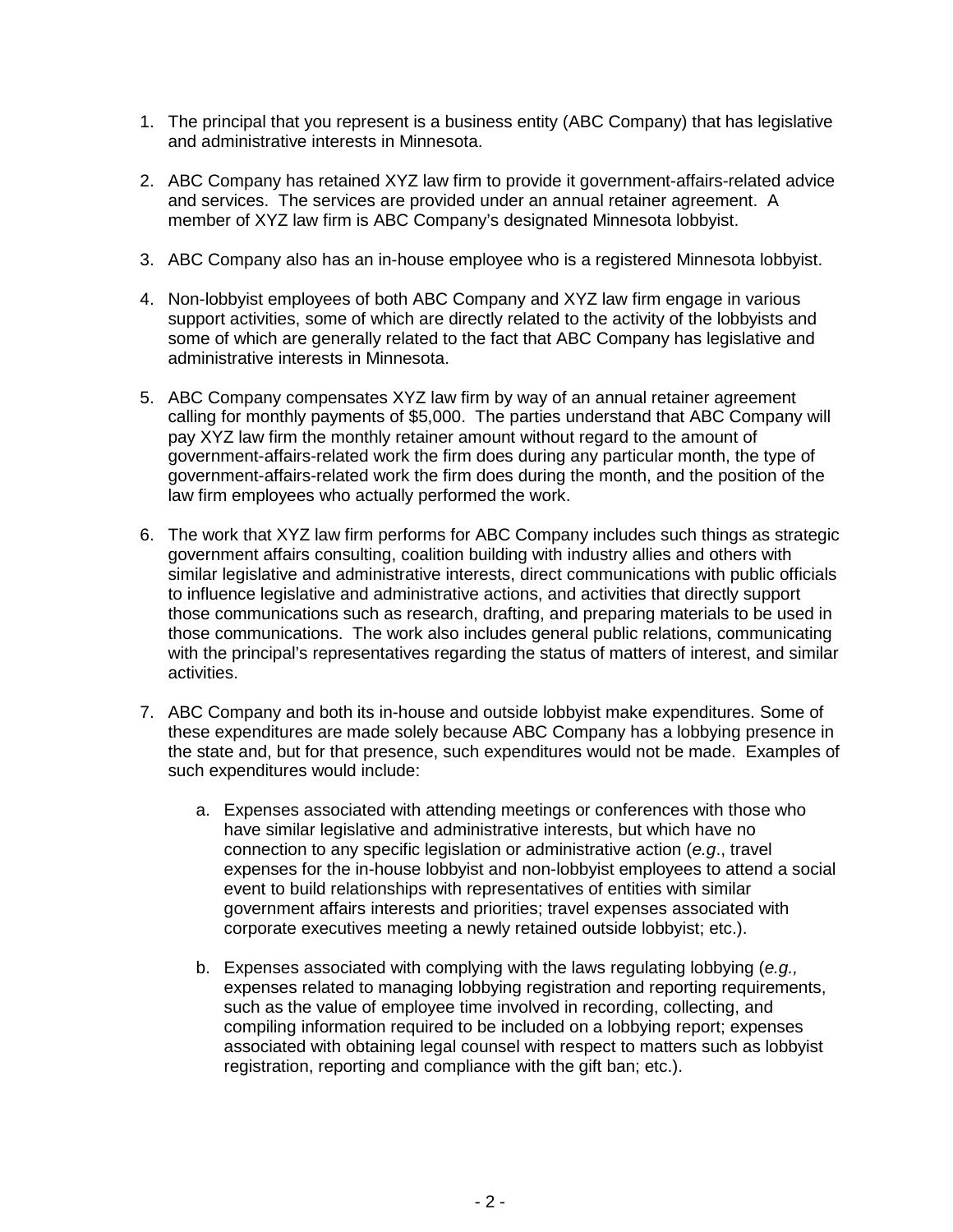- c. Expenses associated with monitoring political developments in Minnesota and ascertaining their impact on the company's legislative and administrative interests (*e.g*., expenses associated with consultants, surveys and polling used to assist in the development of long-term government affairs strategic planning; etc.).
- 8. Other expenditures are made in connection with a specific lobbying activity, such as:
	- a. The principal's payment to a lobbyist for his or her time preparing for and communicating with a public official to influence that official.
	- b. The preparation of materials used in efforts to influence a public official.
	- c. Expenses associated with meetings wherein strategy is discussed relative to a particular legislative or administrative matter that the principal and lobbyist intend to influence.
	- d. Travel expenses relating to a non-lobbyist executive of the company appearing to provide testimony before a legislative committee on a bill that the company supports.
- 9. Between these two categories of expenditures are other expenditures that are ostensibly lobbying-related but which cannot be said to directly support a lobbying communication, such as those related to:
	- a. Strategic consultations with respect to general legislative and administrative interests in Minnesota (*e.g*., expenses associated with meetings wherein general lobbying-related planning and strategy are discussed; discussions with consultants regarding the effectiveness and implementation of various strategies for advancing legislative and administrative interests, etc.);
	- b. Updates on the status of government affairs projects or lobbying activity (*e.g*., preparation of internal reports for company executives relating to the status of various government affairs initiatives in Minnesota; etc.); and
	- c. Public relations-related activities designed to influence the general public's opinion about a particular legislative or administrative matter in Minnesota, but which do not urge any specific action on the part of the general public.

Based on these hypothetical facts, you ask for the Board's opinion regarding the application of Minnesota's lobbyist/principal reporting requirements.

## **Question One**

Under Minnesota Rules 4501.0100, subpart 4, "compensation paid to the lobbyist" is not reported on a lobbyist disbursement report but is included on the annual report of lobbyist principal. How can ABC Company determine what constitutes "compensation paid to the lobbyist" when XYZ Law Firm provides the services of a lobbyist as well as lobbying support and other services?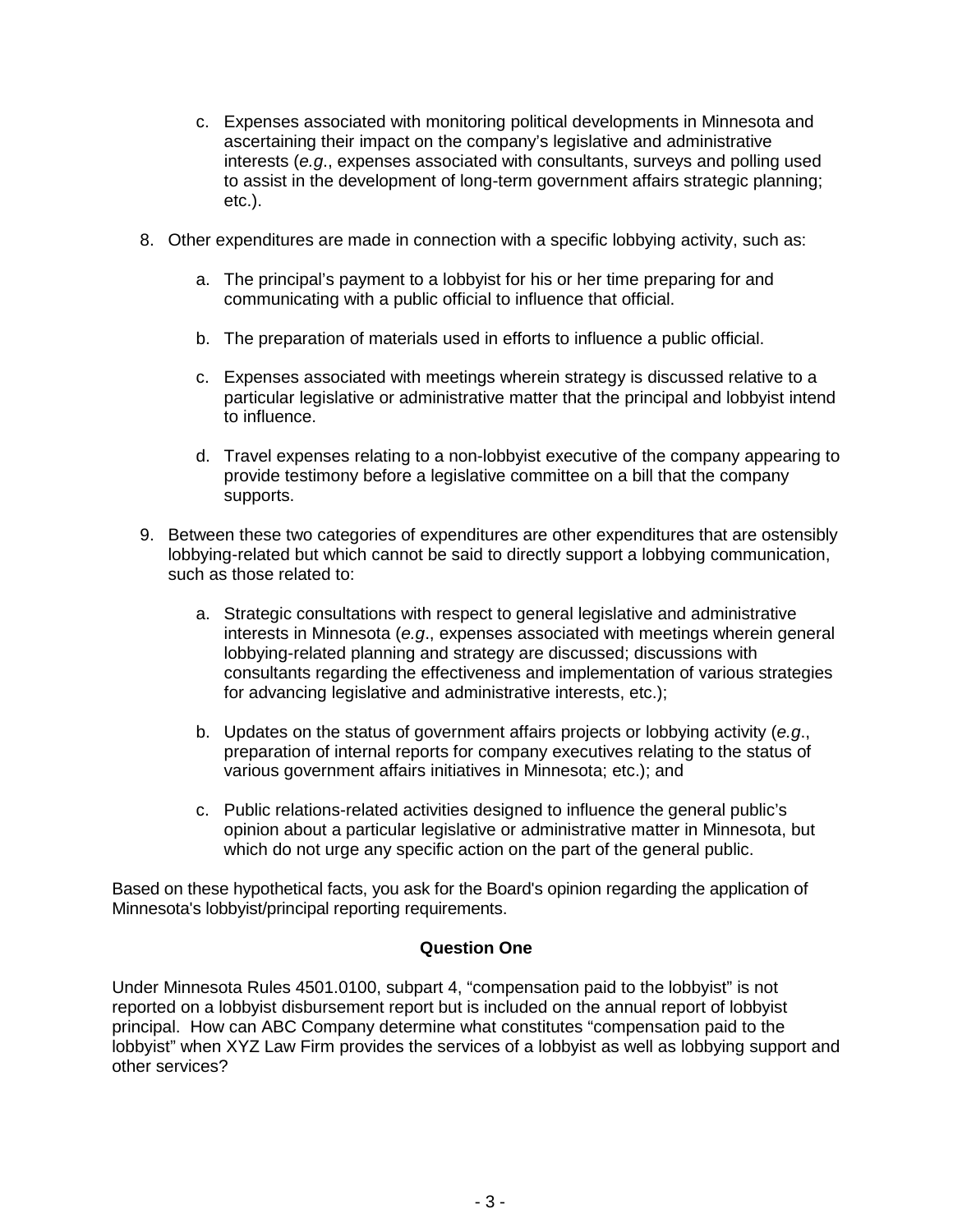### **Opinion**

The concept of "compensation paid to the lobbyist" is important because it defines a category of payments that are *excluded* from the periodic reports of disbursements filed by lobbyists but are *included* in the lump-sum amount reported by a principal annually.

This principle is codified in Minnesota Rules 4511.0700 as follows:

Subpart 1. **Reporting by lobbyist.** Compensation paid to a lobbyist for lobbying is not reportable by the lobbyist as a lobbyist disbursement.

Subp. 2. **Reporting by principal.** Compensation for lobbying paid by a lobbyist principal to a lobbyist or to the employer of a lobbyist must be included when determining the spending level categories for reporting by the lobbyist principal.

Subpart 1 above clarifies that the compensation in question is "compensation paid to a lobbyist *for lobbying*." The rule contemplates, and the present request demonstrates, that a person who is a lobbyist for an association may receive compensation for services other than lobbying. When applying Chapter 10A, the Board will interpret the phrase "compensation paid to a lobbyist" to be limited to that compensation paid to the lobbyist *for lobbying*.

In the present context, the word "compensation" is used in its ordinary sense, which means consideration for services. Reimbursements for expenses are separate from compensation and, if in support of lobbying, must be included in lobbyist disbursement reports.

Subpart 2 of the rule quoted above also makes it clear that compensation paid to a lobbyist includes compensation paid to the lobbyist's employer *for the lobbying services* provided by the lobbyist.

The definition of "lobbying" is provided in Minnesota Rules 4511.0100, subpart 3. Lobbying includes (1) communicating with officials for the purpose of influencing official action, (2) urging others to communicate with officials for the purpose of influencing official action, and (3) any activity that directly supports either of these types of communication.

From the above definition, it follows that compensation paid to a lobbyist is the consideration paid to the lobbyist or the lobbyist's employer for the time that the lobbyist spends (1) communicating with officials to urge official action, (2) urging others to communicate with officials to urge official action, and (3) engaging in any other activity that directly support these activities. Compensation for these activities is included in the annual principal's report but is excluded from lobbyist disbursement reports.

Non-lobbyists may also provide services in support of lobbying and a law firm may have other expenditures that constitute lobbying. These payments are not part of the compensation paid to the lobbyist. As a result, they must be included in the lobbyist disbursement reports.

#### **Question Two**

How would "compensation paid to the lobbyist" be reported if ABC Company paid XYZ law firm \$25,000 for general government affairs representation during the five-month reporting period from January through May (\$5,000 per month) but the law firm only performs \$10,000 of work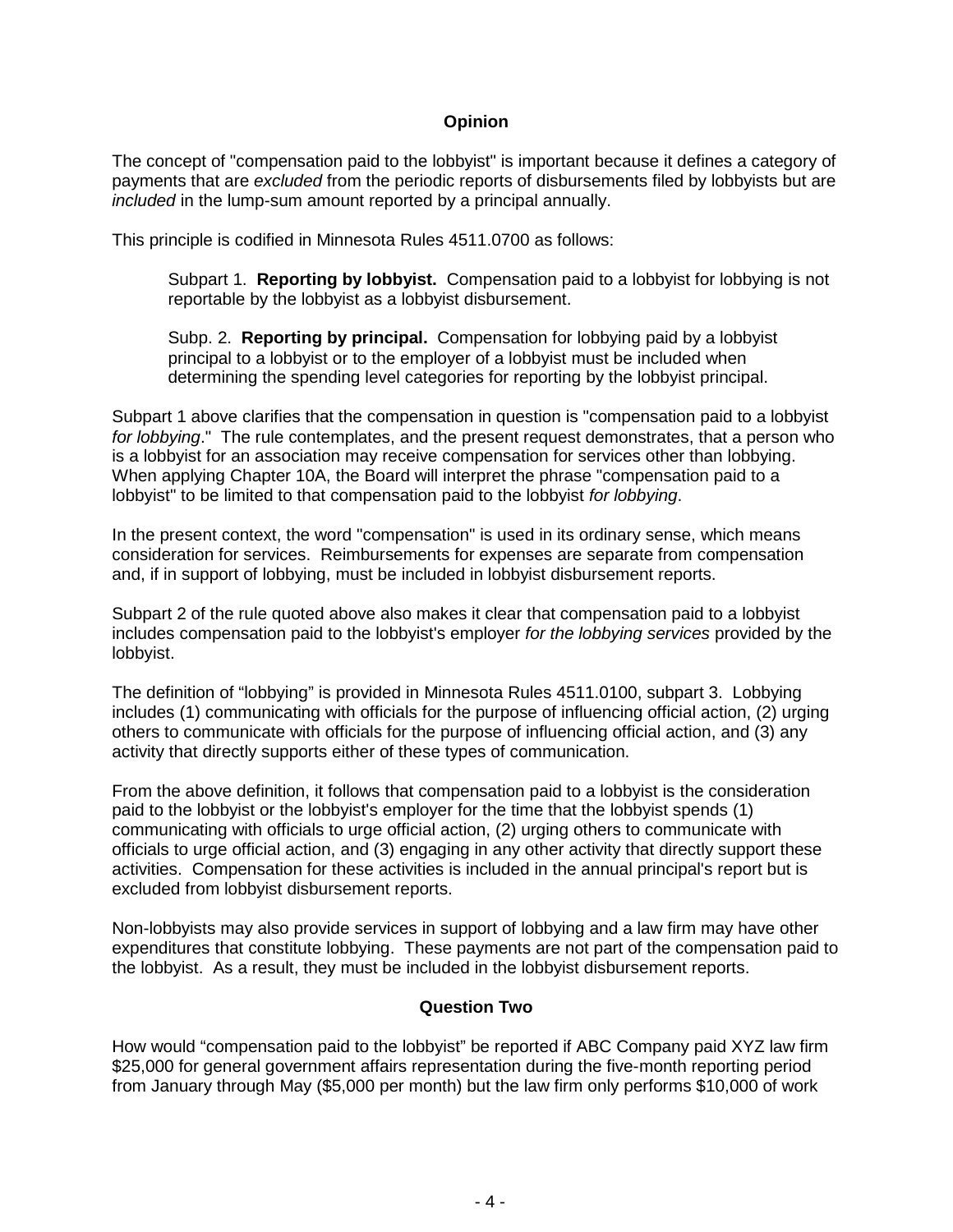for ABC Company during the period? That is, how is compensation paid by the principal to the lobbying firm, but which is not specifically attributable to any work performed, to be reported?

#### **Opinion**

This question asks how much of a principal's payments are for "compensation paid to the lobbyist" when a fixed-fee retainer agreement includes compensation for a broad range of services and the payments for those services do not correspond to the time when the services are actually provided.

To simplify the discussion, the Board assumes that out-of-pocket disbursements made by XYZ law firm on behalf of ABC Company are reimbursed in addition to payments made under the retainer agreement. If the disbursements constitute lobbyist disbursements, they will be included on the lobbyist's report.

The Board also assumes that the retainer agreement is intended to fairly compensate the law firm for all of the services it provides. To reach this goal, the law firm and the client must have a shared expectation about the amount of services that they expect to be performed over the course of a year and about the assumed rates of compensation for various types of services.

The request suggests that the payment of \$5,000 each month is compensation for the services provided in that particular month. This is not the approach suggested by Chapter 10A. In the campaign finance program, an expenditure is deemed to be incurred when the obligation to make the expenditure is incurred. Under this approach, which the Board now adopts for lobbying as well, the compensation for XYZ law firm's services for the year is \$60,000. This obligation was incurred at the beginning of the year when ABC Company and XYZ law firm entered into the year-long retainer agreement. The \$60,000 happens to be paid over the course of the year at the rate of \$5,000 per month.

Under section 10A.025, subdivision 3, a person is required to keep detailed records sufficient to support what is included in a report filed with the Board. Under that statute, XYZ law firm must develop and maintain records that reflect with a reasonable degree of accuracy the amount of time spent on the various types of services it provides to ABC Company. These records must separately track the services of the XYZ law firm lobbyist for lobbying or in support of lobbying, services of others for activities in support of lobbying, and non-lobbying services.

Minnesota Rules 4511.0600 requires that, to the extent that actual costs of lobbying activities can be calculated by reasonable means, the actual costs must be used for reporting. The rule also provides that when actual costs cannot be calculated by reasonable means, a reasonable approximation may be used. The procedure set forth in the remainder of this section will produce a reasonable approximation of lobbying costs for reporting purposes.

Lobbyists file two reports annually. The first report covers from January 1 through May 31 of the year and is due June 15. The second report covers the remainder of the year and is due by January 15th of the following year. Under the stated facts, a member of the XYZ law firm is ABC Company's designated lobbyist. Therefore, that individual will be responsible for reporting all of ABC Company's lobbyist disbursements.

After the May 31 cutoff date for disbursements included on the first report, XYZ law firm must review its records to determine the number of hours of work provided for each type of service. Minimally, the classes of service must include class (a): services of the lobbyist for lobbying and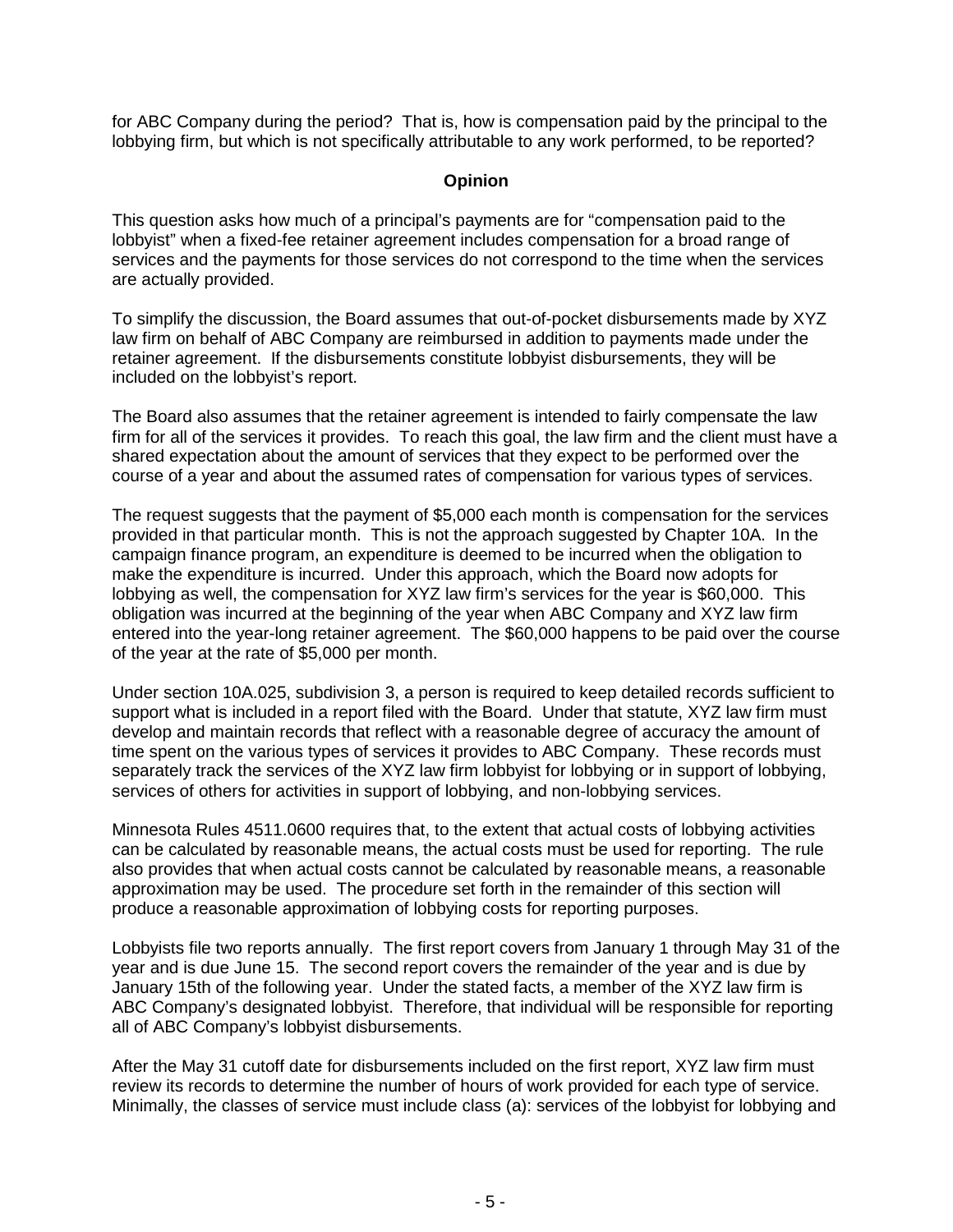in support of lobbying, class (b): services of others in support of lobbying, and class (c): services that are not included in (a) or (b) above.

Having determined the number of hours for each class of service, XYZ law firm must multiply those hours by the assumed rate for each service to get the total cost of each class of service. If the total calculated for all services is not reasonable based on the parties' expectations of services to be performed during the remaining seven months of the year, the assumed rate for each type of service must be adjusted so that the anticipated cost for all services expected to be provided over the course of the year equals \$60,000.

The value of class (b) services, as calculated above, must be disclosed on the lobbyist disbursement report. Both class (a) and class (b) services will be included in the total disbursements reported by ABC Company on its annual principal report. Class (c) services are not subject to disclosure under Chapter 10A.

For the year-end lobbyist disbursement report, the balance of the \$60,000 contract not accounted for in the calculations for the first five months must be allocated to the services provided in the last seven months of the year. XYZ law firm again must review its records to determine the number of hours of work provided for each type of service. XYZ law firm should multiply the number of hours for each class of service by the assumed rates for each class to obtain the value of each class of service. If the total of these three values does not equal the unaccounted-for balance of the contract, a pro-rata adjustment of the total for each class of service should be taken so that the total value of the contract over the year equals \$60,000.

## **Question Three**

Minnesota Rules 4511.0600 lists specific categories of lobbying disbursements that must be reported. But the subparts and items in this rule use different phrases to refer to the different categories of lobbying disbursements. Does the use of these different phrases create different standards for determining whether an expense is sufficiently connected to lobbying to constitute a reportable disbursement? Is there a general rule that can be applied in all situations to determine if an expense is a reportable lobbying disbursement?

## **Opinion**

Minnesota Statutes section 10A.04, subdivision 4, requires lobbyist disbursements to be reported in specific categories such as the cost of publications used in lobbying, postage, travel, entertainment, and other expenses. Minnesota Rules 4511.0600 further defines these specific categories of lobbyist disbursements and provides additional guidance for reporting lobbyist disbursements. The rule's subparts and items, however, use slightly different phrases to refer to the lobbying disbursements that must be reported. For example, subparts 1 and 2 refer to disbursements for "lobbying activities" while subpart 5, item A, refers to "materials that directly support lobbying." Subpart 5, item D refers to "costs associated with lobbying activities" while two other categories of disbursements, entertainment and food and beverage, refer to costs "associated with any situation where lobbying activities take place."

The rule's use of these slightly different phrases does not create different standards for determining whether an expense is sufficiently connected to lobbying to constitute a reportable disbursement. Minnesota Statutes section 10A.04, subdivision 4, requires a lobbyist to report "total disbursements on lobbying." "Lobbyist's disbursements" are "all disbursements for lobbying made by the lobbyist, the lobbyist's employer or employee, or any person or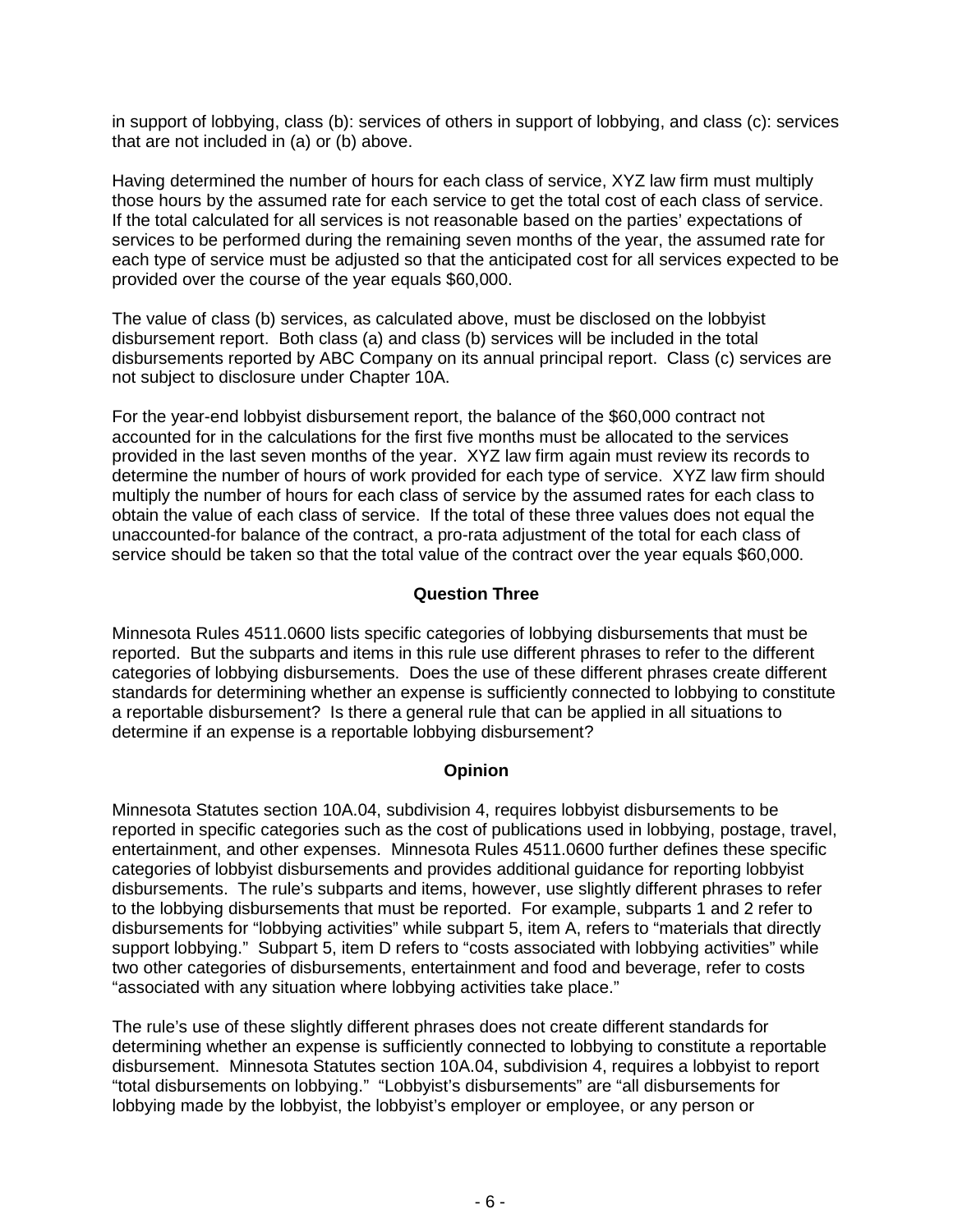association represented by the lobbyist, but do not include compensation paid to the lobbyist." Minn. R. 4511.0100, subpt. 4.

As stated earlier in this opinion, lobbying is defined as (1) communicating with officials for the purpose of influencing official action, (2) urging others to communicate with officials for the purpose of influencing official action, and (3) any activity that directly supports either of these types of communication. Minn. R. 4511.0100, subpt. 3. In the Statement of Need and Reasonableness for this rule, the Board said that this definition of lobbying was reasonable because it

includes in lobbying those activities which directly support the key component, which is communication. Without this addition, the definition would be incomplete when applied to such concepts as disbursements for lobbying, most of which are in support of the actual communication, which is the end result of the process. If disbursements for lobbying did not include support activities, there would be virtually no disbursements for lobbying and no disclosure under the statute.

When Minnesota Rules 4511.0600 is read with the definition of lobbying and its history in mind, it becomes clear what costs must be reported as lobbying disbursements. Because the key component of lobbying is communication, a cost is a lobbyist disbursement if it is incurred (1) to communicate with officials for the purpose of influencing official action, (2) to urge others to communicate with officials for the purpose of influencing official action, or (3) for any activity that directly supports either of these types of communication.

As a specific example, the costs of travel "associated with lobbying activities" means travel costs incurred by someone other than the lobbyist (1) to communicate with officials for the purpose of influencing official action, (2) to urge others to communicate with officials for the purpose of influencing official action, or (3) for any activity that directly supports either of these types of communication. Similarly, costs "associated with any situation where lobbying activities take place" means the costs of any setting where communicating with officials for the purpose of influencing governmental action; urging others to communicate with officials for the purpose of influencing governmental action; or anything that directly supports either of these types of communication takes place.

Because communication is the end result of the lobbying process, an expense may be incurred long before the actual communication takes place. But if the expense is used for communicating with an official, urging others to communicate with an official, or for any activity that directly supports either of these types of communications, it is a lobbying disbursement that must be reported.

In this opinion, the Board has stated a general rule for determining when an expense is a lobbying disbursement. If the requester wants the Board's advice on the application of that rule to specific disbursements, the requester may submit another advisory opinion request.

## **Question Four**

Minnesota Statutes section 10A.04, subdivision 6, paragraph (b), requires principals to report the total amount spent to influence official action. This statute does not require the influence on official action to include any communication with government officials. Does this omission require principals to use a different standard than lobbyists use to determine what expenses to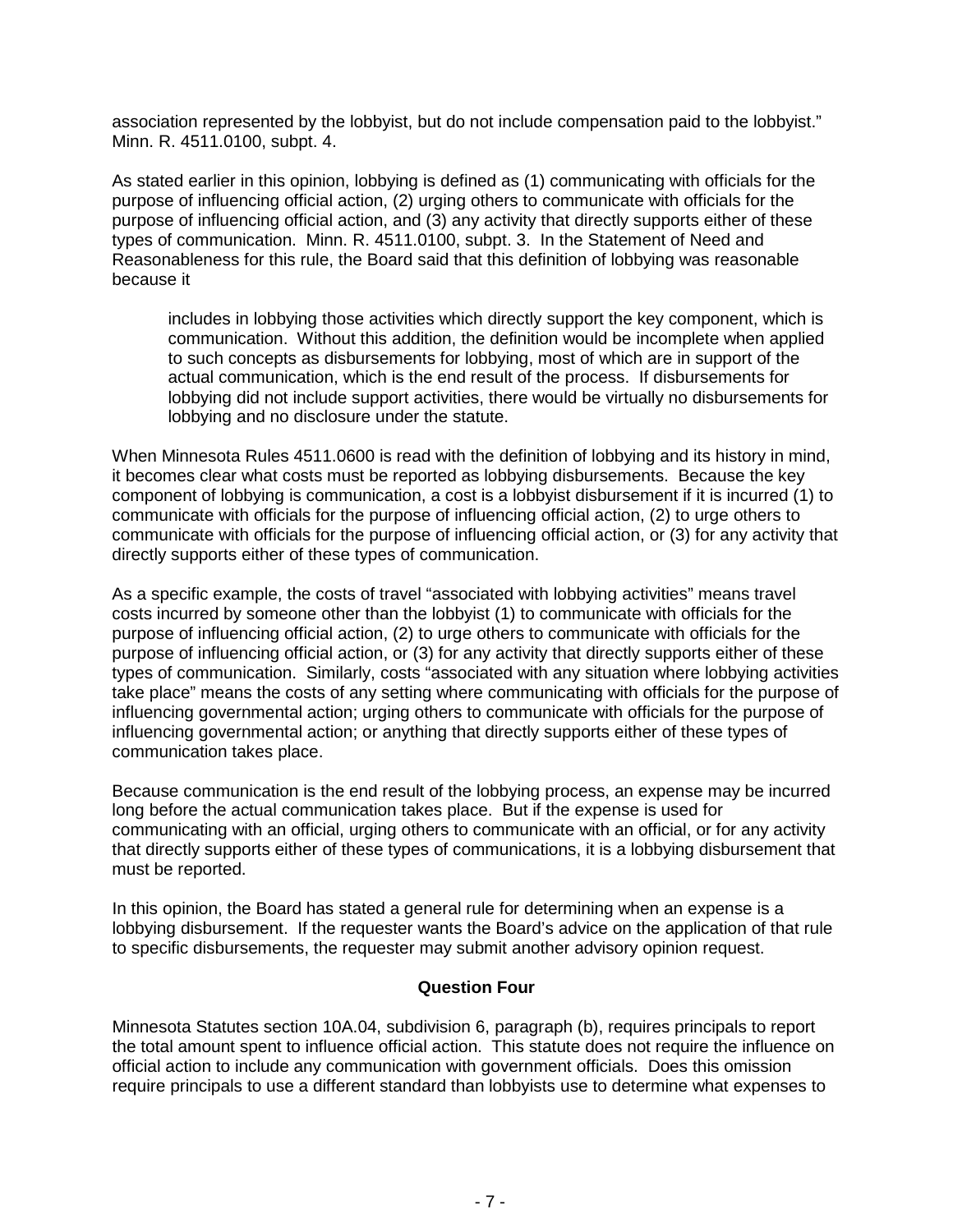include on the annual principal report? If principals are required to use a different standard to determine what to report, what is this standard?

### **Opinion**

Minnesota Statutes section 10A.04, subdivision 6, paragraph (b), provides that a principal "must report the total amount, rounded to the nearest \$20,000, spent by the principal during the preceding calendar year to influence legislative action, administrative action, and the official action of metropolitan governmental units." This statute does not require the efforts to influence official action to include any communication with government officials.

This broader reporting requirement is consistent with the definition of "principal." Minnesota Statutes section 10A.01, subdivision 33, provides as follows:

"Principal" means an individual or association that:

(1) spends more than \$500 in the aggregate in any calendar year to engage a lobbyist, compensate a lobbyist, or authorize the expenditure of money by a lobbyist; or

(2) is not included in clause (1) and spends a total of at least \$50,000 in any calendar year on efforts to influence legislative action, administrative action, or the official action of metropolitan governmental units, as described in section [10A.04, subdivision 6.](https://www.revisor.mn.gov/statutes?id=10A.04#stat.10A.04.6)

The influence on governmental action described in clause 2 is not limited to communicating with or urging others to communicate with government officials as it is in the definition of lobbyist. *See* Minn. Stat. § 10A.01, subd. 21 (defining lobbyist). Consequently, an entity could become a principal under Minnesota Statutes section 10A.01, subdivision 33, without ever communicating with or encouraging others to communicate with a government official.

Further, an entity that is a principal because it has a lobbyist also may make additional expenditures to influence governmental action that do not involve communicating with or urging others to communicate with government officials. Minnesota Statutes section 10A.04, subdivision 6, paragraph (b), is written more broadly than the lobbyist reporting requirements to ensure that the total amount spent by a principal on all attempts to influence governmental action is disclosed.

Minnesota Statutes section 10A.04, subdivision 6, paragraph (c) (2), specifies that the total amount reported by the principal must include "all expenditures for advertising, mailing, research, analysis, compilation and dissemination of information, and public relations campaigns related to legislative action, administrative action, or the official action of metropolitan governmental units in this state." Unlike Minnesota Statutes section 10A.04, subdivision 6, paragraph (b), this provision does not use the words "to influence" to limit the expenses that must be reported.

An entity becomes a principal because it has taken steps to influence governmental action either by hiring a lobbyist or by spending \$50,000 or more directly on this goal. The activities listed in Minnesota Statutes section 10A.04, subdivision 6 (c) (2), all could be used to support the principal's efforts to influence governmental action either through its lobbyist or through direct spending on issues. For example, a public relations campaign could be used to change public opinion on an issue that is, or that will be, before the legislature. Because the activities listed in subdivision 6 (c) (2) provide the underlying support for the principal's efforts to influence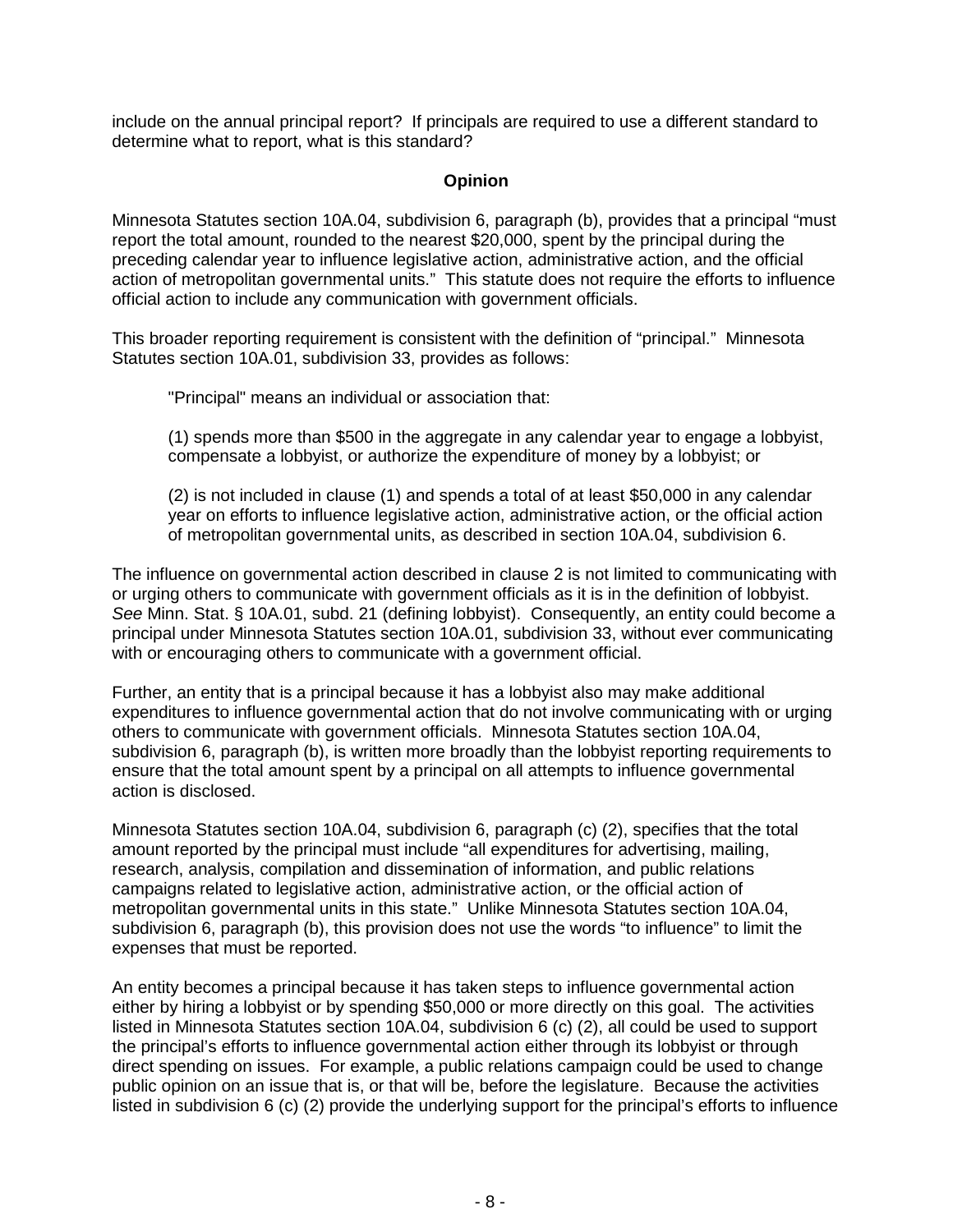governmental action, the principal must include the cost of those activities in the total amount spent on lobbying.

Dated: March 5, 2013 /s/ Andrew M. Luger

Andrew M. Luger, Chair Campaign Finance and Public Disclosure Board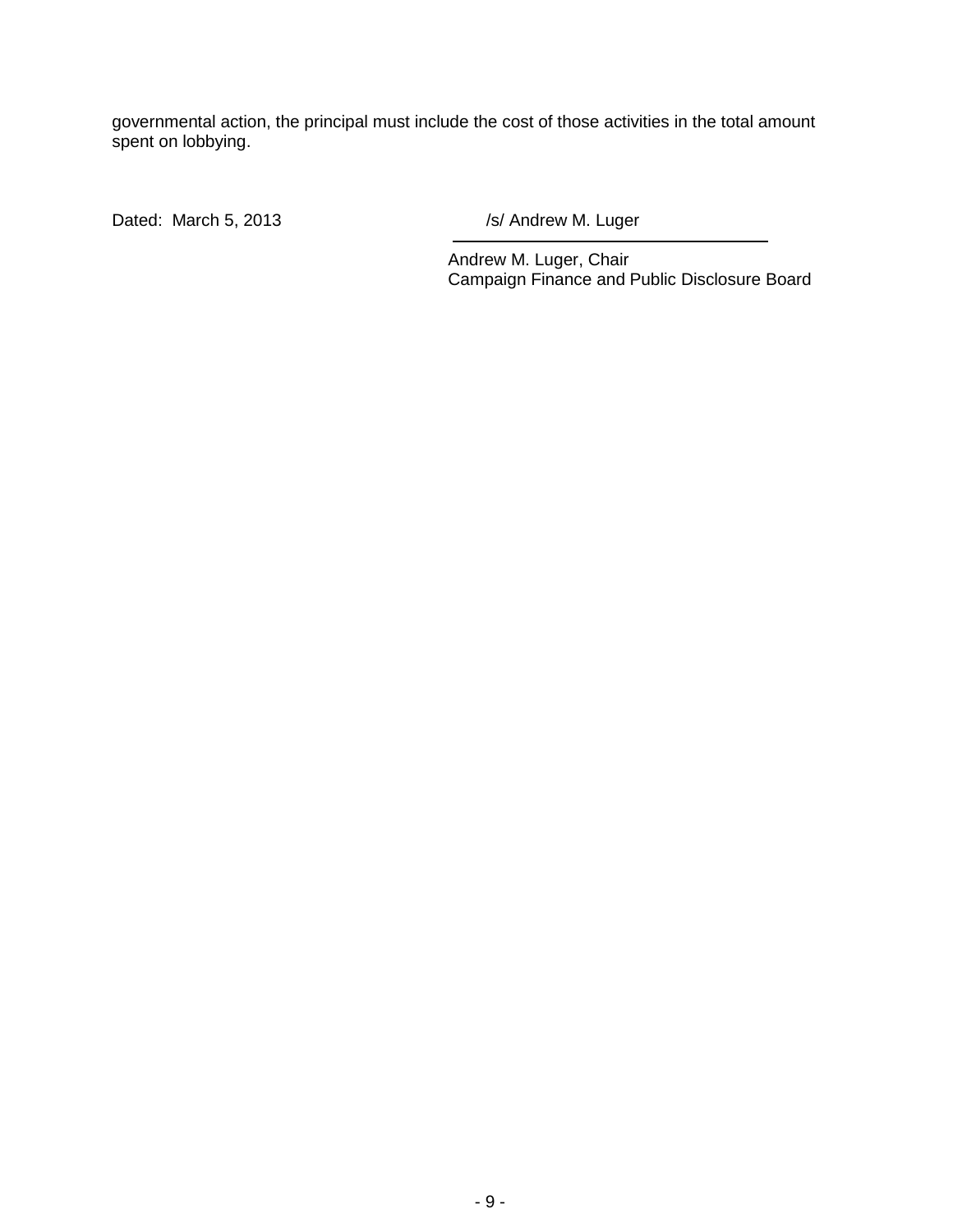## **Relevant Statutes and Rules**

#### **Minnesota Statutes**

#### **10A.01 DEFINITIONS**

. . . .

Subd. 33. **Principal.** "Principal" means an individual or association that:

(1) spends more than \$500 in the aggregate in any calendar year to engage a lobbyist, compensate a lobbyist, or authorize the expenditure of money by a lobbyist; or

(2) is not included in clause (1) and spends a total of at least \$50,000 in any calendar year on efforts to influence legislative action, administrative action, or the official action of metropolitan governmental units, as described in section [10A.04, subdivision 6.](https://www.revisor.mn.gov/statutes?id=10A.04#stat.10A.04.6)

. . . .

## **10A.04 LOBBYIST REPORTS.**

Subdivision 1. **Reports required.** A lobbyist must file reports of the lobbyist's activities with the board as long as the lobbyist continues to lobby. The report may be filed electronically. A lobbyist may file a termination statement at any time after ceasing to lobby.

Subd. 2. **Time of reports.** Each report must cover the time from the last day of the period covered by the last report to 15 days before the current filing date. The reports must be filed with the board by the following dates:

- (1) January 15; and
- (2) June 15.

Subd. 3. **Information to lobbyist.** An employer or employee about whose activities a lobbyist is required to report must provide the information required by subdivision 4 to the lobbyist no later than five days before the prescribed filing date.

Subd. 4. **Content.** (a) A report under this section must include information the board requires from the registration form and the information required by this subdivision for the reporting period.

(b) A lobbyist must report the lobbyist's total disbursements on lobbying, separately listing lobbying to influence legislative action, lobbying to influence administrative action, and lobbying to influence the official actions of a metropolitan governmental unit, and a breakdown of disbursements for each of those kinds of lobbying into categories specified by the board, including but not limited to the cost of publication and distribution of each publication used in lobbying; other printing; media, including the cost of production; postage; travel; fees, including allowances; entertainment; telephone and telegraph; and other expenses.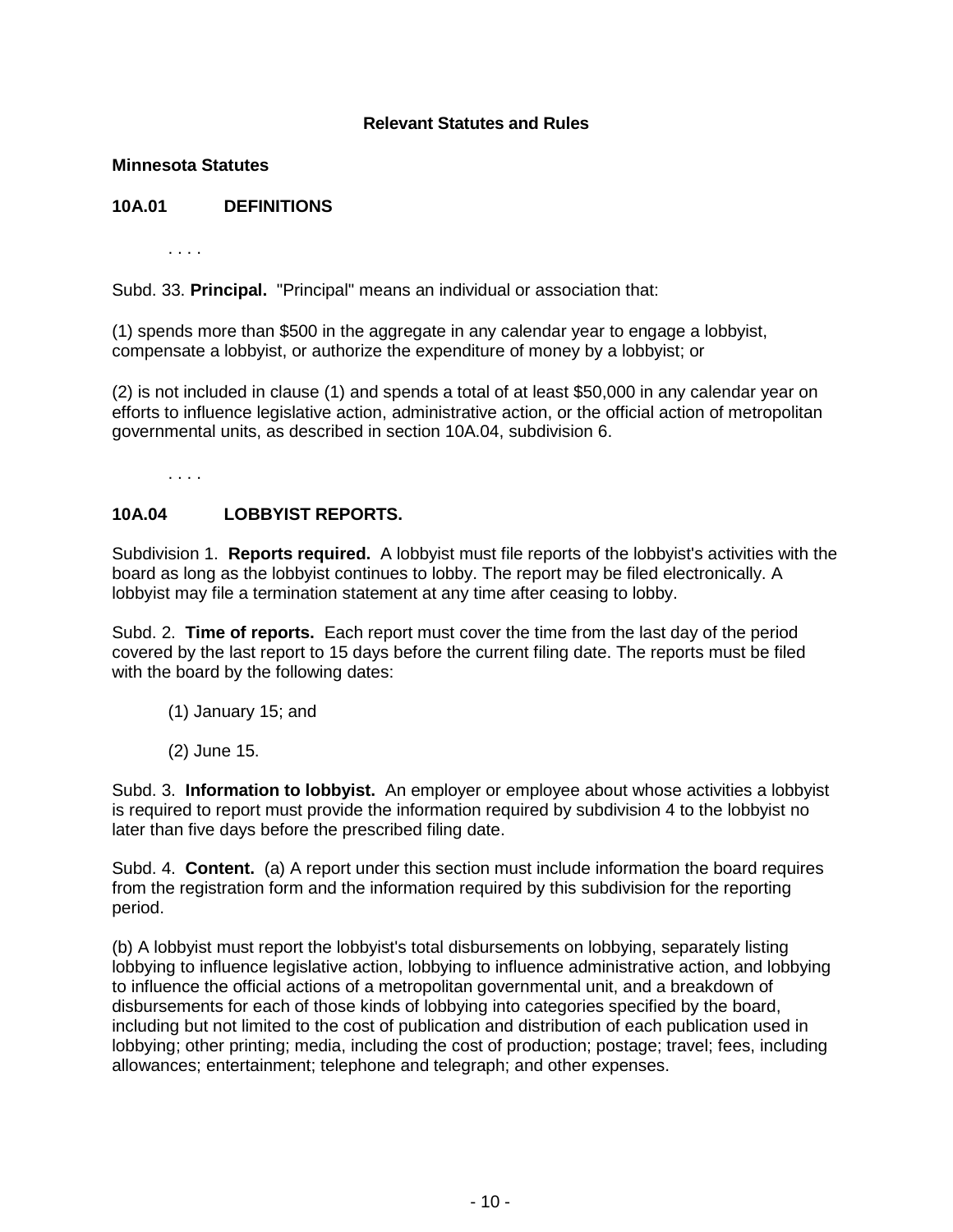(c) A lobbyist must report the amount and nature of each gift, item, or benefit, excluding contributions to a candidate, equal in value to \$5 or more, given or paid to any official, as defined in section 10A.071, subdivision 1, by the lobbyist or an employer or employee of the lobbyist. The list must include the name and address of each official to whom the gift, item, or benefit was given or paid and the date it was given or paid.

(d) A lobbyist must report each original source of money in excess of \$500 in any year used for the purpose of lobbying to influence legislative action, administrative action, or the official action of a metropolitan governmental unit. The list must include the name, address, and employer, or, if self-employed, the occupation and principal place of business, of each payer of money in excess of \$500.

(e) On the report due June 15, the lobbyist must provide a general description of the subjects lobbied in the previous 12 months.

. . .

Subd. 6. **Principal reports.** (a) A principal must report to the board as required in this subdivision by March 15 for the preceding calendar year.

(b) Except as provided in paragraph (d), the principal must report the total amount, rounded to the nearest \$20,000, spent by the principal during the preceding calendar year to influence legislative action, administrative action, and the official action of metropolitan governmental units.

(c) Except as provided in paragraph (d), the principal must report under this subdivision a total amount that includes:

(1) all direct payments by the principal to lobbyists in this state;

(2) all expenditures for advertising, mailing, research, analysis, compilation and dissemination of information, and public relations campaigns related to legislative action, administrative action, or the official action of metropolitan governmental units in this state; and

(3) all salaries and administrative expenses attributable to activities of the principal relating to efforts to influence legislative action, administrative action, or the official action of metropolitan governmental units in this state.

(d) A principal that must report spending to influence administrative action in cases of rate setting, power plant and powerline siting, and granting of certificates of need under section [216B.243](https://www.revisor.mn.gov/statutes?id=216B.243#stat.216B.243) must report those amounts as provided in this subdivision, except that they must be reported separately and not included in the totals required under paragraphs (b) and (c).

#### **Minnesota Rules**

#### **4511.0100 DEFINITIONS.**

. . .

Subp. 1a. **Designated lobbyist**. "Designated lobbyist" means a lobbyist responsible for reporting the lobbying disbursements of the entity the lobbyist represents. An entity that employs lobbyists may have only one designated lobbyist at any given time.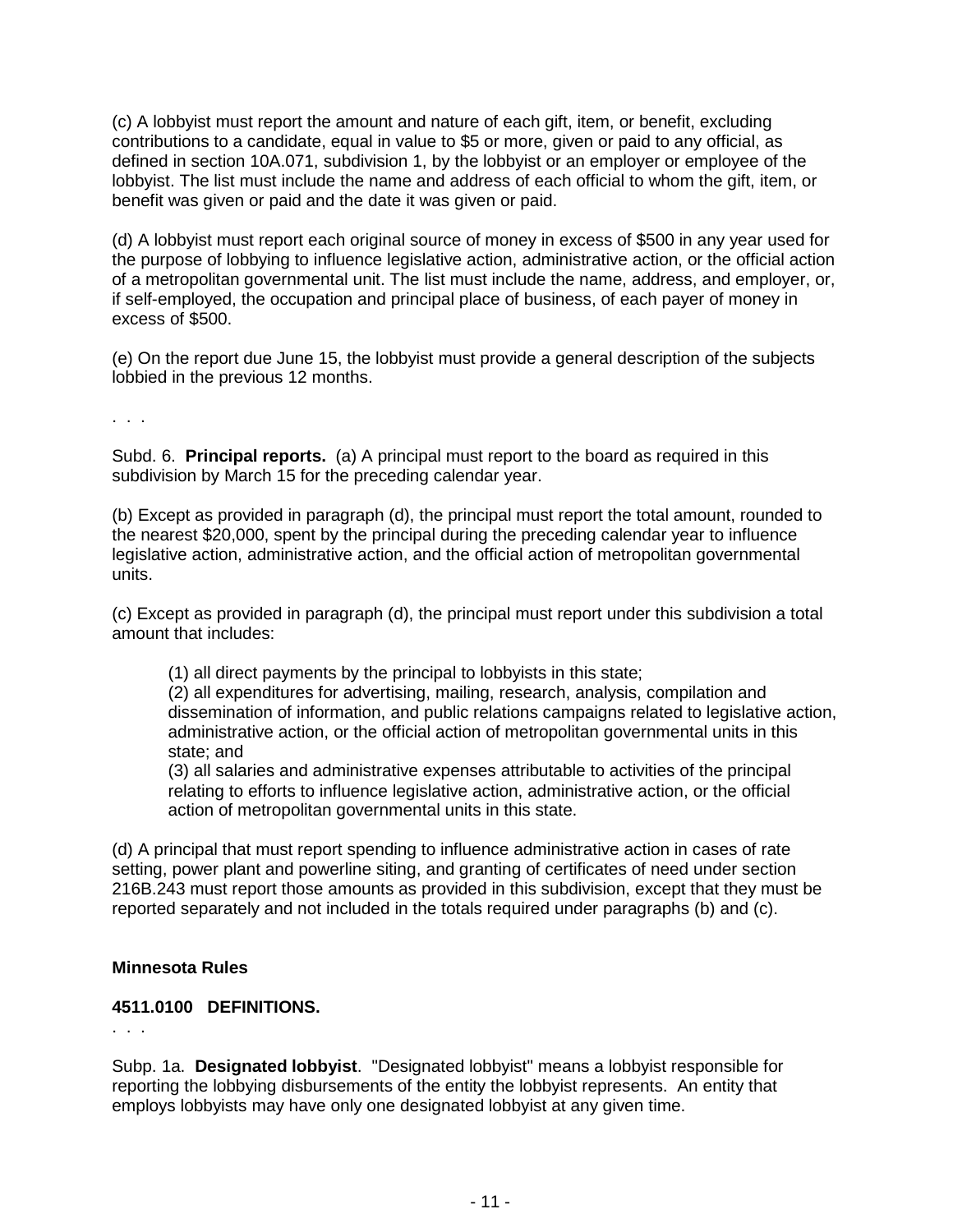. . .

Subp. 3**. Lobbying**. "Lobbying" means attempting to influence legislative action, administrative action, or the official action of a metropolitan governmental unit by communicating with or urging others to communicate with public officials or local officials in metropolitan governmental units. Any activity that directly supports this communication is considered a part of lobbying.

Subp. 4. **Lobbyist's disbursements**. "Lobbyist's disbursements" include all disbursements for lobbying made by the lobbyist, the lobbyist's employer or employee, or any person or association represented by the lobbyist, but do not include compensation paid to the lobbyist.

## **4511.0200 REGISTRATION.**

. . .

Subp. 3. **Registration of designated lobbyist**. A designated lobbyist must indicate on the lobbyist registration form that the lobbyist will be reporting disbursements for the entity the lobbyist represents. An entity that employs lobbyists may have only one designated lobbyist. A designated lobbyist who ceases to be responsible for reporting the lobbying disbursements of an entity must amend the lobbyist's registration with the board within ten days.

#### **4511.0600 REPORTING DISBURSEMENTS.**

Subpart 1**. Determination of actual costs required**. To the extent that actual costs of lobbying activities can be obtained or calculated by reasonable means, those actual costs must be determined, recorded, and used for reporting purposes.

Subp. 2**. Approximation of costs**. If the actual cost of a lobbying activity cannot be obtained or calculated through reasonable means, those costs must be reasonably approximated.

Subp. 3. **Disbursements allocated between multiple entities.** A disbursement for lobbying purposes that benefits more than one entity for which a lobbyist is separately registered must be allocated between the entities benefited on a reasonable basis and reported based on that allocation.

Subp. 4**. Disbursements which are only partially in support of lobbying.** A disbursement that is partially in support of lobbying and partially for a nonlobbying purpose must be allocated on a reasonable basis between the two purposes and the portion which is for lobbying activities must be reported.

Subp. 5**. Specific disbursement categories**. Lobbying disbursements must be reported based on the categories in items A to I.

- A. "Lobbying materials" includes the cost of production, purchase, or other acquisition of materials that directly support lobbying.
- B. "Media costs" includes the cost of media space or time, including Web site design and maintenance, used for lobbying activities. The cost of preparation of materials for use in the media is reported in the lobbying materials category.